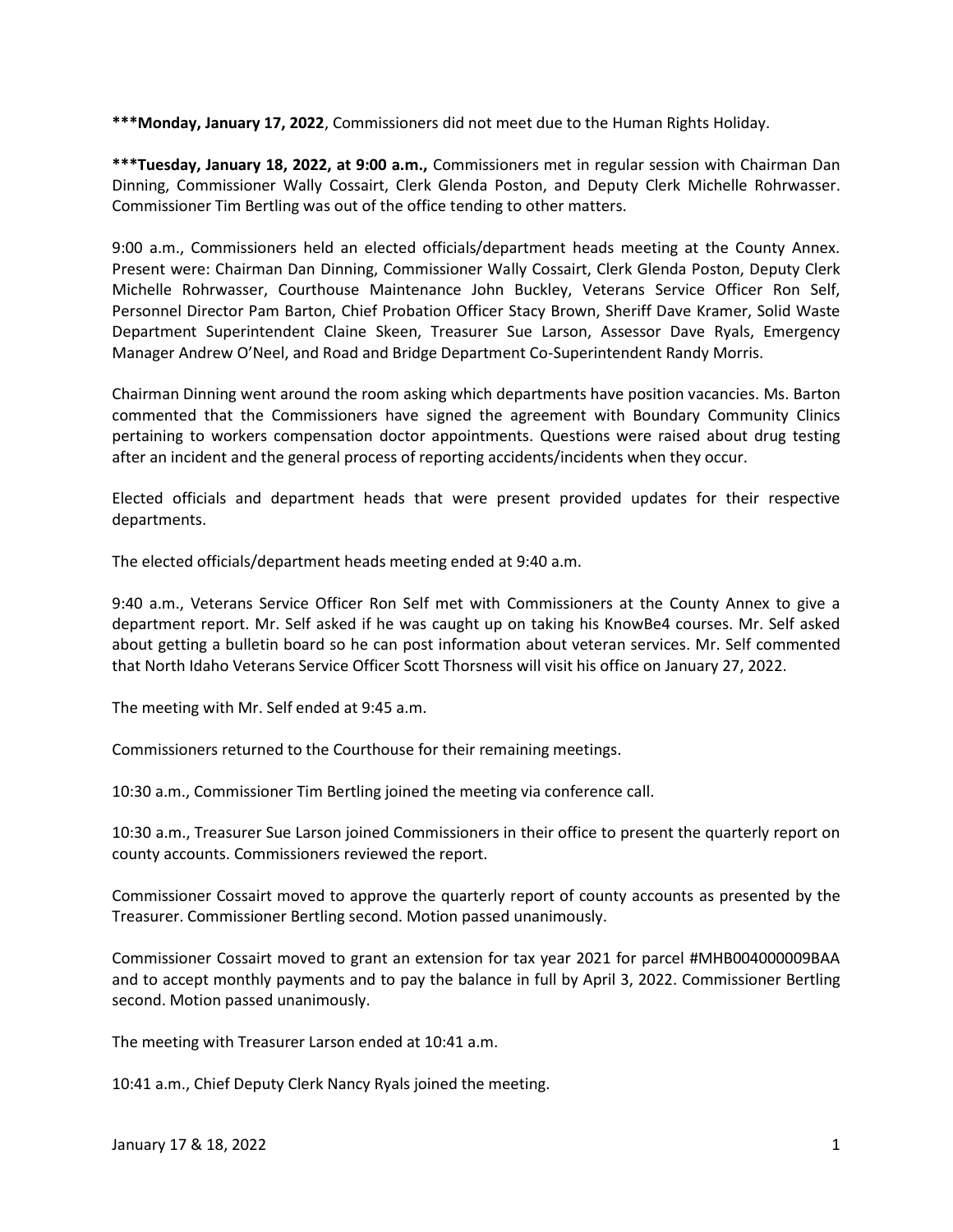Commissioner Cossairt moved to deny indigent case 2022-4. Commissioner Bertling second. Motion passed unanimously.

Chief Deputy Clerk Ryals left the meeting at 10:45 a.m.

Commissioner Bertling ended his call until the next meeting at 11:30 a.m.

Commissioner Cossairt moved to sign the Certificate of Residency for Noah Walker. Chairman Dinning yielded the chair to second. Motion passed unanimously.

Commissioner Cossairt moved to grant an extension for tax year 2018 for parcel #RP63N01E236615A and grant an extension for tax year 2021 for parcel #MH63N01E236615A and to accept a payment of \$300.00 by February 9, 2022, and another payment of \$300.00 by March 9, 2022. Chairman Dinning yielded the chair to second. Motion passed unanimously.

Commissioner Cossairt moved to sign the Property Tax Cancellation form for tax year 2021 and to cancel \$6.05 in late fees and interest for parcel #MH61N01E033311A and cancel \$2.78 in late fees and interest for parcel #RP61N01E033311A as the payment was made on time. Chairman Dinning yielded the chair to second. Motion passed unanimously.

Commissioner Cossairt moved to sign the Property Tax Cancellation form for tax year 2021 and to cancel \$6.73 late fees and interest for parcel #RP60N01W024500A as the payment was applied to the wrong parcel and the mortgage company requested payment be applied to the correct parcel. Chairman Dinning yielded the chair to second. Motion passed unanimously.

11:00 a.m., Steve Fioravanti, Kendra Martin, Gregory Lamberty, Jerry Haas and an unidentified member of the public joined the meeting.

Commissioner Tim Bertling joined the meeting via conference call.

11:30 a.m., Steve Fioravanti said he wanted to meet with Commissioners to discuss American Rescue Plan Act (ARPA) funds. Mr. Fioravanti said he wanted to speak against the ARPA funds and he has put together information and handed it out to Commissioners. Mr. Fioravanti said he listed various questions, such has who is responsible for enforcing the limits on the constitution on the Federal government and he listed quotes from various people in response to that question. Mr. Fioravanti said the answer to that question is that the final authority rests with the people. Where in the constitution is the Federal government authorized to dole out trillions of dollars in aid, specifically ARPA funds, with stipulations being micromanaged by the US Treasury.

Mr. Fioravanti said on page 2 of his handout is the agenda of the ARPA funds. The virus has exposed massive economic and racial inequalities in our society and he questioned how the virus can expose this? President Biden's build back better agenda was referenced. Mr. Fioravanti referred to an article that states we must hire 200,000 new health-care workers for testing and tracing through a new National Health Service Corps. Mr. Fioravanti added that the information also states we need to test 500,000 to a million people a day if we are going to effectively manage this virus over the long term. This is the hidden agenda. The first page of the ARPA Act was provided and Mr. Fioravanti listed sections of the Act pertaining to funding for COVID/SARS, surveillance, global health, Medical Reserve Corps and funding for the National Health Service Corps. A statement was made that it is audacious to push to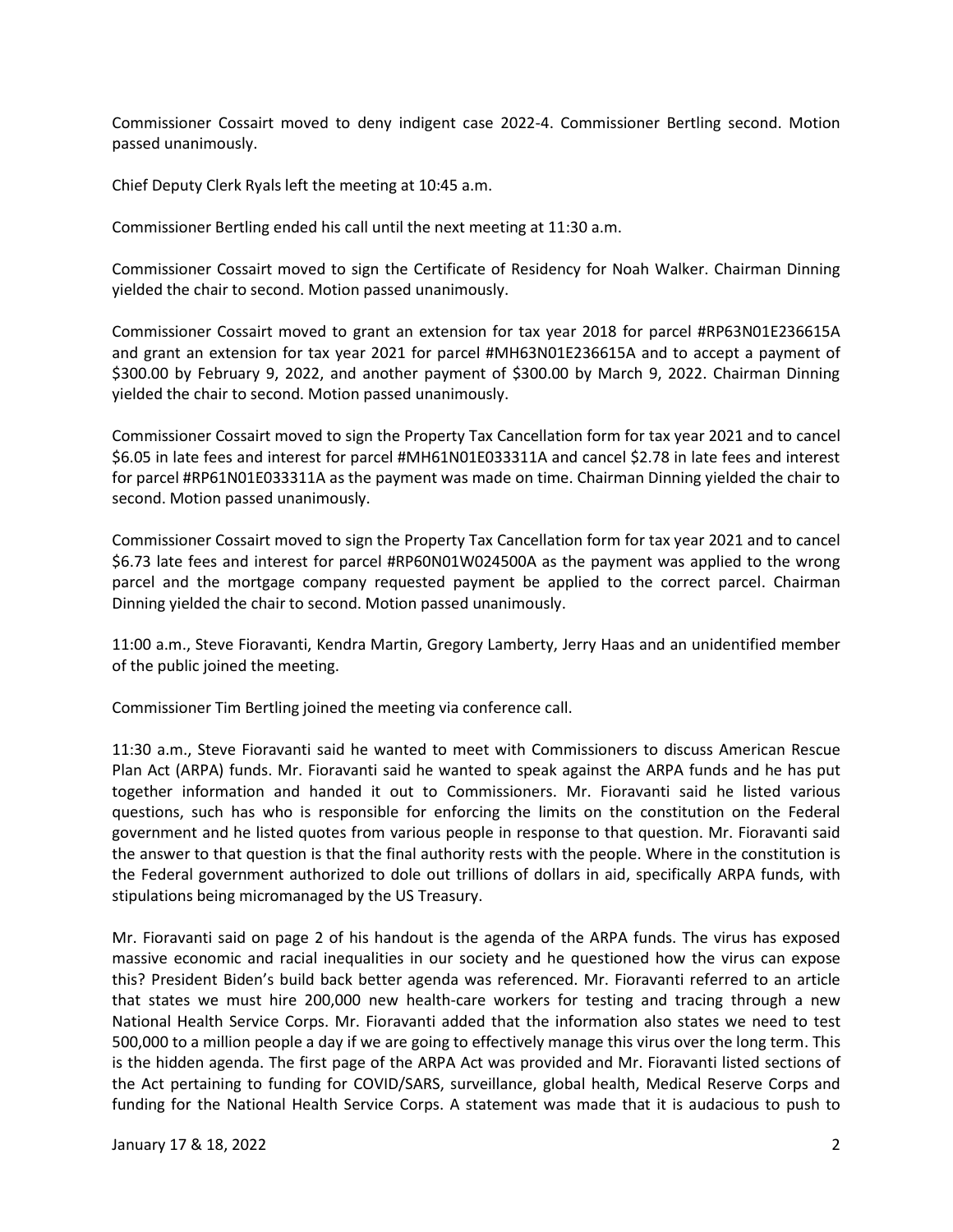grow our federal government. A reference was made regarding the Compliance and Reporting Guidance and it was said the terms and conditions of the funding award must be followed. The Treasury's Interim Final Rule consists of 437 pages. The rules have been changing and moving all along. Everyone has received their funds and these rules are changing. Mr. Fioravanti suggested Commissioners review Memorandums M-21-20 and M-20-21 and he reviewed information on award terms and conditions and referred to executive orders and debts owed to the federal government. The Treasury will take any actions available to it to collect such a debt.

Mr. Fioravanti referred to an article from The Washington Post with the heading that the Biden Administration threatens to rescind stimulus funds from Arizona over anti-mask school policy, statements that the Diversity, Equity and Inclusion Commission was established with ARPA funds and the purpose of the creation of this committee is to address declaring racism as a public health crisis in Erie County, Pennsylvania, and another Washington Times article with a heading that Biden's race-based farming debt-relief program was halted by a judge.

Mr. Fioravanti said when he met with Commissioners the last time, there was concern if anyone else was sending the ARPA funds back. Mr. Fioravanti referred to a page of his handout from a news source with a heading that states that 12 local communities decline or forfeit ARPA funds and they're looking at if they have to hire a qualified management person to manage these funds. Brigham Young University has turned down stimulus checks even though they also lost funds through the pandemic. The church has principles of self-reliance and will manage their own affairs.

Chairman Dinning said as to the award terms and conditions, they had an expiration date of November 2021. Ms. Martin replied that that was the interim rule, so the information is still in the final rule. Chairman Dinning said the county has received the final rule and have forwarded the information on to the county civil attorney so it's not going to be something done in a hurry. Ms. Martin said to keep in mind that the final rule doesn't come into play until April and she added that she had an entire team dissecting the 437-page final rule and they're finding most of the same conditions are included in it. Ms. Martin said she's concerned about these funds as they seem to have ways of jumping over the constitution. This should be scrutinized. Now there is the build back better plan. That much money being dumped into the economy, what does that look like? It looks like Germany in the 1920's, according to Ms. Martin. It's irrational to dump that into the countries that can't manage their money.

Ms. Martin mentioned the matter pertaining to Arizona and she said it's about the fear of COVID. By seeing that everyone is vaccinated, the economy, etc. ARPA is about equity; not equal opportunity. Ms. Martin commented on socialism and she said the only true equity is selfless giving. It's what was given when doctors and nurses remained at work and they were called heroes, but today we let them go from their jobs. Equity cannot be mandated. To mandate sacrifice to help others breeds hatred and selfishness. Would Martin Luther King stand for equality or equity? Many locals such as Bonner County Sheriff Daryl Wheeler have rejected the funds, as have others. We need to learn to turn away from dangling entanglements. Are we patriate Americans or dependent Americans? This particular bill and the following one are blatant opportunities to say enough is enough. Ms. Martin said we will learn to live within our means and can tell the federal government that we don't need them; they need us.

An unidentified speaker commented that there are all of these legal things and the lawyer looking at the information, but in a normal world this wouldn't have happened. This is not our taxes coming back to us, it's debt. It's stealing and it will have to be paid back by our kids and grandkids. Nobody is afraid of tightening the strings. Just because you can take it, doesn't mean you should take it. Bonner County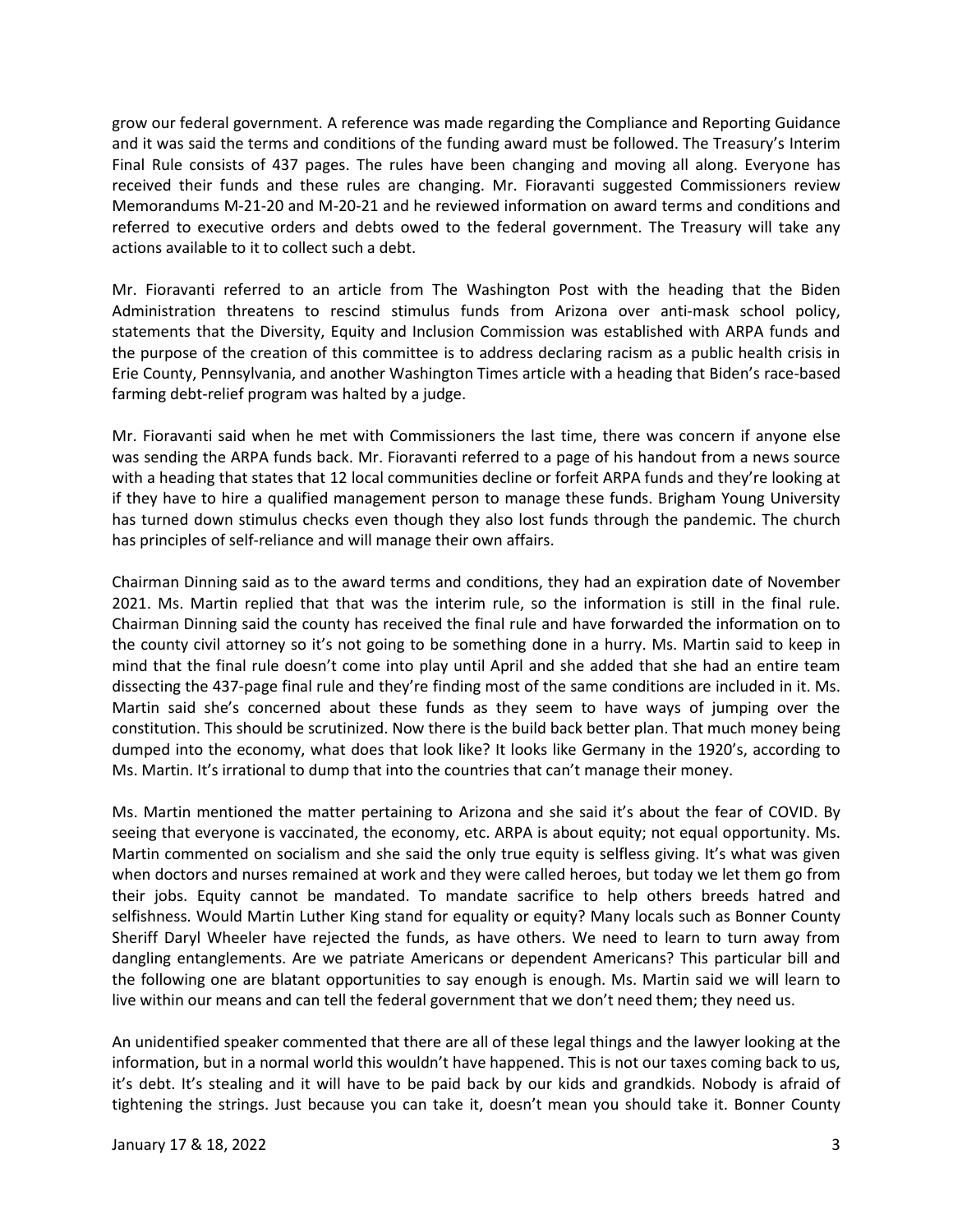Sheriff Daryl Wheeler said no, and that is moral character. Idaho has \$1,900,000.00, but this should never have happened.

Mr. Fioravanti asked if the county has a balance shortfall. Chairman Dinning said no, the county has to have a balanced budget. Mr. Fioravanti said we don't need to get the funds and give up our sovereignty. The county has taken the first set of funds. If we take the funds, we're accepting the power grab by the feds and giving away our sovereignty. Chairman Dinning said he doesn't disagree, but Commissioners are going to take time and look at the information. Ms. Martin asked if a dime of the ARPA funds has been spent and Commissioners and Clerk Poston said no.

Chairman Dinning said what Commissioners deal with is not a shortfall as the county has to pass the budget**.** Chairman Dinning said Boundary Ambulance needs approximately \$200,000.00 to replace a 10 year old ambulance. There comes this fine line as to how do we take care of the needs of the community when the levy for the ambulance didn't pass. When there are other needs, such as the county levies almost nothing for Road and Bridge adequately, but is adequate how we should exist. Take the normal budget and we get back funds adequately, but someone once called it mediocre and is that what we want for those living here? Chairman Dinning said he is trying to figure out how we get there. Ms. Martin said we can figure it out when we turn down the ARPA funds. Chairman Dinning said Commissioners are just going to sit on this matter. Ms. Martin said if ARPA was not even in the picture, we would have to deal with the reality of what we have. With the whole COVID picture, there is enough evidence that it was a biological weapon to do what it is doing. It's ensnaring people, killing people. The turn of events of this man-made weapon against Americans and the world, how are we not seeing it? Ms. Martin referred to letters written by President Biden and former President Trump and she said the letter from President Biden talked about vaccinations and President Trump's letter was all encouragement and strengthening, but now we have this administration that is maniacal who created ARPA and now the build back better campaign. We are smart enough to say go away and live our free lives.

Mr. Fioravanti asked what the next step is after hearing from the county attorney. Chairman Dinning said Commissioners will also be hearing from the legislature and once they get all pieces, Commissioners will then look at the big picture. Ms. Martin questioned if the evidence is getting to Commissioners, and she added that the legislature is embracing this, but Commissioners do have the ability to decide for themselves. People should be able to look to their leaders, according to Ms. Martin. Ms. Martin said we have a wonderful place and we're the last bastions of freedom, but Commissioners are toying with that by considering ARPA. Ms. Martin said she's provided the legal documents and it discussed equality and you cannot legislate that. We're getting mandated that we must help those less fortunate. Ms. Martin questioned why take the funds unless the county wants the interest. Chairman Dinning said there are both sides; there is the side that Ms. Martin has and there is another side so it doesn't hurt to sit still and look at it. Ms. Martin said she is just wondering why it's taking so long. She wants to make sure the monster is off the table and she feels it is a monster. Ms. Martin questioned if the county knows what kind of monitoring compliance staff the county will have to have.

Mr. Fioravanti asked about wanting to meet and speak again before a decision on ARPA is made.

Mr. Lamberty said if the county took the funds and then had to return them if they were not used the right way, could the county do that within the 60 days?

The meeting to discuss ARPA funds ended at 12:00 p.m.

January 17 & 18, 2022 4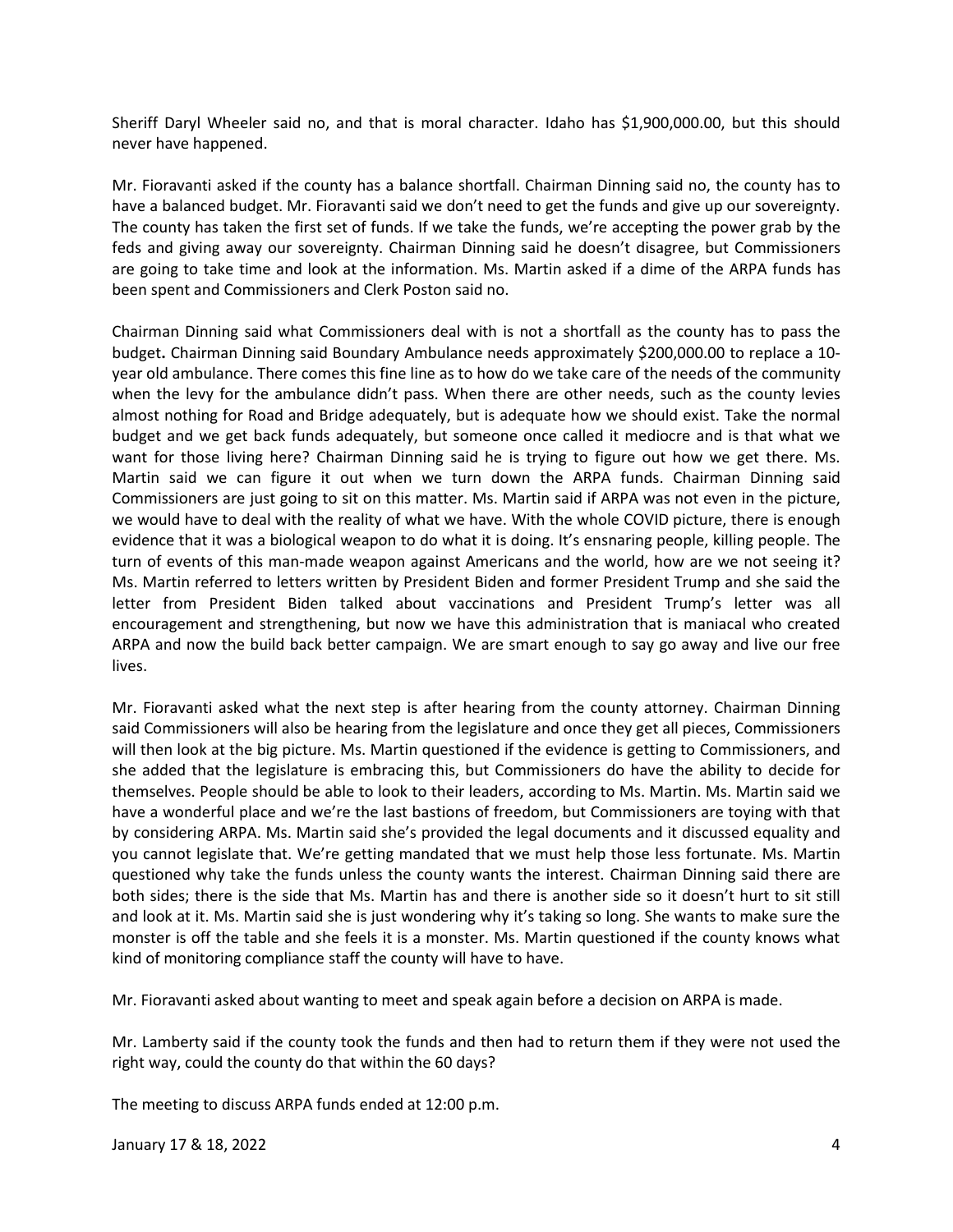Commissioners recessed for lunch at 12:10 p.m.

1:30 p.m., Commissioners reconvened for the afternoon session with Chairman Dan Dinning, Commissioner Wally Cossairt, Clerk Glenda Poston, and Deputy Clerk Michelle Rohrwasser.

1:30 p.m., Commissioners held a public hearing to consider Variance Application #1-2022 requested by Joseph Majors and landowners Steven & Mary Archibald. This is a request for a proposed approach location for an additional approach and is a variance to Road Standards Ordinance 2020-2. Present were: Chairman Dan Dinning, Commissioner Wally Cossairt, Clerk Glenda Poston, Deputy Clerk Michelle Rohrwasser, Cliff Bellmore, Applicants Mary Archibald and Joseph Majors, and Road and Bridge Department Co-Superintendents Renee Nelson and Randy Morris. The hearing was recorded.

Chairman Dinning reviewed the hearing procedures. No member cited as conflict of interest. Chairman Dinning asked for the applicant for an opening statement.

Mr. Majors said he's hoping to get a driveway installed so not to wreck the ground getting to the shop. Chairman Dinning commented that there is an approach to the house that is on the property. Mr. Major said it's too expensive to build that much of a driveway and Ms. Archibald said it's less expensive to build a driveway going straight to the shop.

Ms. Nelson provided a staff report and referred to the analysis for Commissioners. The reason for the request is Road Standards Ordinance #2020-2, Section 3.3.B. Stellar Jay Road is a local road and the requirement is to have 200 feet between existing driveways. One driveway meets that distance, but going to the east to the next driveway at 144 Stellar Jay Road, it's less than 200 feet between them. Section 3.3.F. states that the minimum sight distance for new approaches entering local roads shall be a minimum 300 and a minimum sight triangle of 40 feet. Ms. Nelson said the area is zoned rural residential and there are no flood hazards or special zoning overlays. The sight distance for the proposed location does meet the 300-foot requirement. The traffic count was 25 and an engineering study doesn't seem warranted. Ms. Nelson described the road layout as a chip sealed road for approximately  $3/10^{th}$  of a mile and the rest is gravel. There is no speed limit sign on this road. Ms. Nelson said Road and Bridge did receive two written public comments that are included in Commissioners' packet of information. Road and Bridge did try to respond to an overview summary and they did stress the reason for a hearing is that there are ordinances in place within the county and there are processes to follow that protect both the rights of the landowner and adjacent landowners. Per county ordinance, the speed limit is 35 miles per hour unless otherwise posted. One comment letter was received from the Bellmores and another letter was received from someone who signed as the "neighbor".

Chairman Dinning asked how far the distance was to the property to the west, 24 Stellar Jay Road. Ms. Nelson said the distance is over 200 feet and the sight distance is good. This is not an arterial road. A local road is to have a 200-foot distance between approaches and an arterial road is to have 330 feet between approaches.

Commissioners opened the hearing to public testimony and asked for comments from those in favor of the application. Mary Archibald, 78 Stellar Jay Road, asked if the same rules apply to both driveways and roads and she added that it's just a 60-foot driveway to the shop on the property. Ms. Archibald said she just wondered if roads and driveways are counted as the same criteria. Chairman Dinning explained the description of the road was provided as it pertains to the approach. Ms. Nelson said the reason for explaining roads is that it determines the approaches and sight requirements.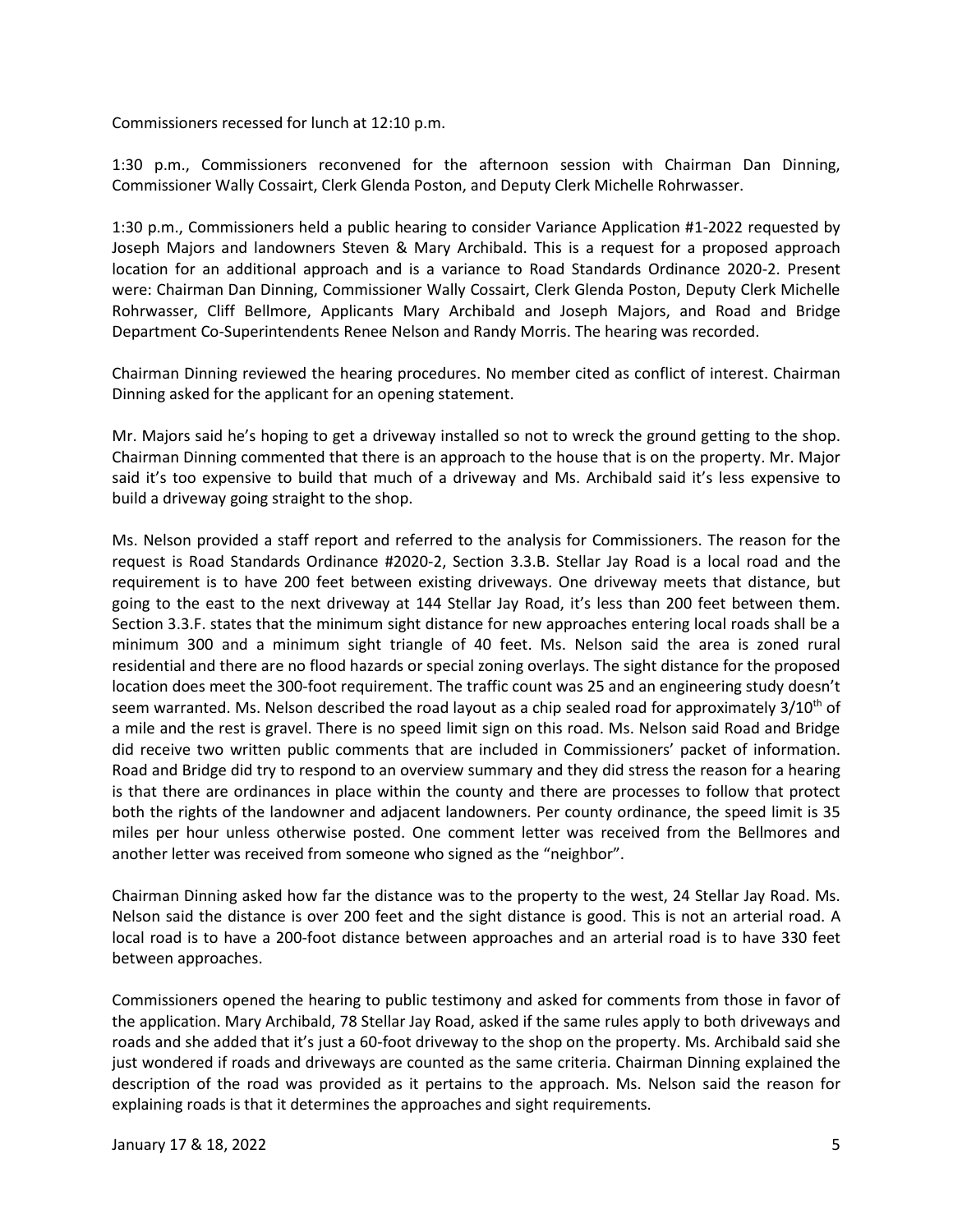Speaking uncommitted to the application was Cliff Bellmore. Mr. Bellmore said he's not opposed to the driveway being there so it's not a problem as far as he's concerned. The entire shop is close to a neighboring property line and his concern has mainly to do with Planning and Zoning. Mr. Bellmore said he doesn't have problem with the driveway. Chairman Dinning said Mr. Bellmore seemed to be more concerned with the use of the shop as he was told there was going to be a business there and all of the things associated with a business in a residential area. Mr. Bellmore added that the road is not a twolane road.

Chairman Dinning asked the applicants if they would like to make a closing statement. Mr. Majors explained that he is a fabricator and artist by trade and he does mixed media art so any business done on site would be art work made on the opposite side of the neighbor's property in the lean-to, which is insulated and completely walled. Mr. Majors said if he doesn't end up doing that type of work, he would do small time agriculture on the property, but he doesn't plan on being a big noisy nuisance. Mr. Majors wants to be respectful of his neighbor and wants to get along and have her be happy as well.

Commissioner Cossairt said he doesn't see any problem with the driveway approach.

There being no further comment, Commissioners closed the hearing to additional testimony.

Chairman Dinning said if this application is approved and the property owners subsequently sell the property and the new buyer tries make some kind of a commercial approach, he doesn't know how to address that at this point. Commissioner Cossairt said there would have to be a Planning and Zoning application. Ms. Nelson said she did run some things by County Civil Attorney Tevis Hull and per the Road Standards Ordinance, there are three approach permit types. One type is residential and this application is not a residential approach. The second is a roadway approach and the third is a commercial/farm approach, but that also takes in temporary logging approaches as well as approaches to shops, barns, and anything that doesn't fall under the other two permit types. There is a page on the approach permit, if the variance is approved, that could also state that this is an approach to the shop only and it's not commercial use or residential so it's personal use only. Then the approach permit would go forward for this one file and it wouldn't signify approval of house, etc., without going through Planning and Zoning. It was said that what is intended is not a full-blown welding shop with trucks, etc. Chairman Dinning said he thinks for this public hearing that Commissioners state this is for a one-man operation for the construction of art without approval of Planning and Zoning. Ms. Nelson said Planning and Zoning did state that they're looking into Mr. Bellmore's comments. Ms. Nelson added that's why the approach is only for personal use to the shop.

Commissioner Cossairt moved to approve Variance Application #1-2022 for applicants Joseph Majors and Steven and Mary Archibald, parcel #RP62N01E356050A, for a road approach that does not meet Road Standards Ordinance 2020-2, Section 3.3.B., with the following conditions: a, Upon approval of this variance, the landowner shall provide Road and Bridge a deed showing the legal description of the parcel. b, Applicant shall obtain a Road and Bridge approach permit, and per Ordinance 2020-2, Section 3.3.A., approach shall conform to Figure 3.3 for a Commercial/Farm Approach and shall construct an approach, and also adopt language and the type of approach, a commercial/farm approach for an approach to a shop only for personal use. c, Upon approval of variance, variance granted approach location shall be recorded with the Findings and Decision Letter and a copy of Recorded Instrument number shall be provided to applicant. d, The variance shall run with the land unless as described in paragraph e., e, should approach permit and approach construction not be completed within one (1) year from the date of this document, variance shall be terminated and shall not run with the land. Staff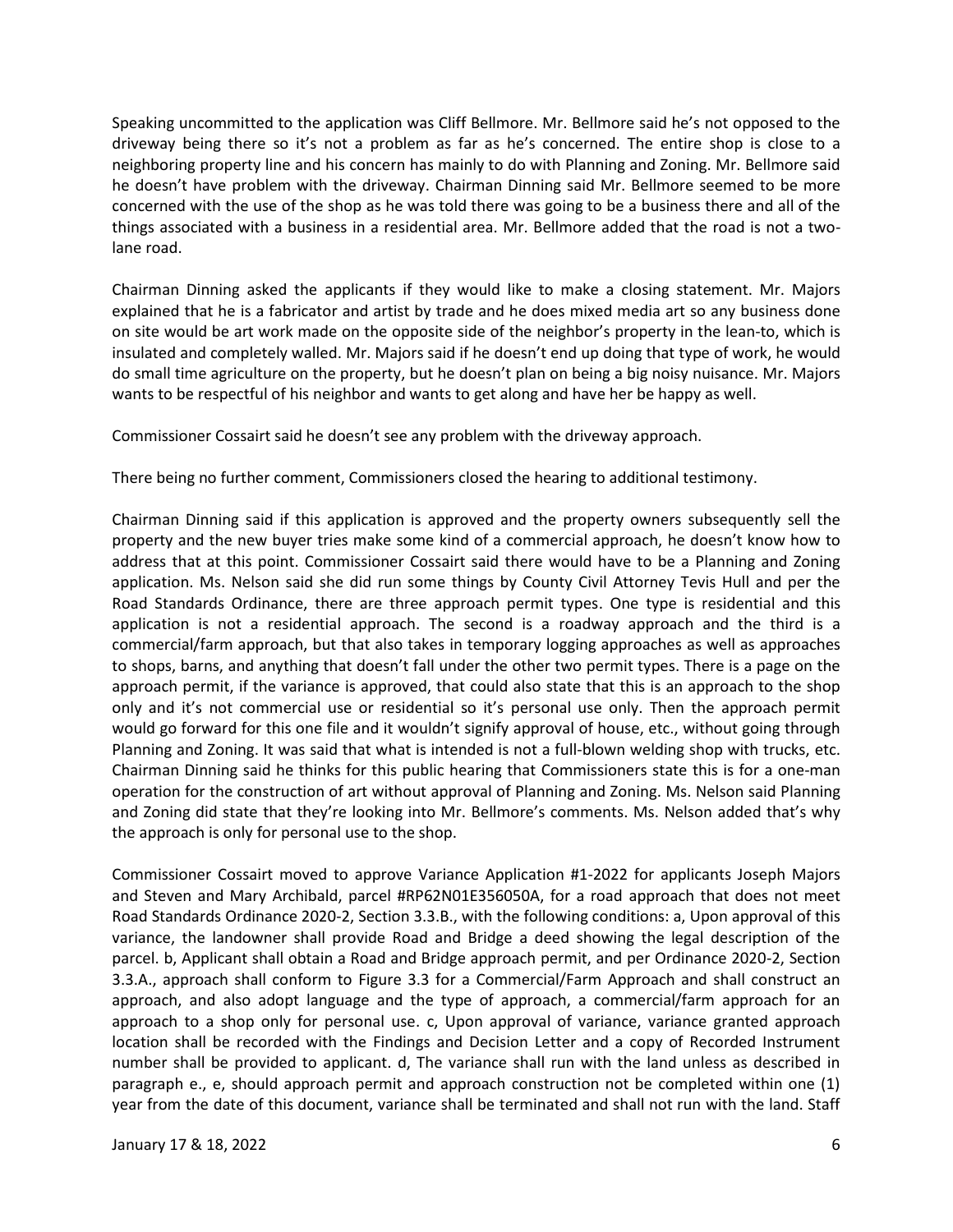is directed to prepare written findings, a decision and terms and conditions of approval of Variance Application #1-2022. Chairman Dinning yielded the chair to second. Motion passed unanimously.

The hearing to consider Variance 1-2022 ended at 1:53 p.m.

2:00 p.m., Road and Bridge Department Co-Superintendents Renee Nelson and Randy Morris remained in the meeting to provide a department report. A written report was provided.

Those present reviewed the Road and Bridge Department report.

Commissioner Cossairt moved to sign the Federal Lands Access Program (FLAP) Application for Myrtle Creek Bridge, when completed. Chairman Dinning yielded the chair to second. Motion passed unanimously.

Ms. Nelson discussed the Transportation Alternatives Program (TAP) and she said since the county has the funding application for the Children's Pedestrian Safety Improvement project this year, she can apply for both funding sources. Road and Bridge turned in the application for the Naples Elementary School Pedestrian Safety Improvements and submitted a TAPS application in year 2019, but wasn't awarded funding. Ms. Nelson said if Road and Bridge is awarded the children's pedestrian project, she can withdraw the TAPS application. Ms. Nelson said she will have to resubmit an application online, but she can use information from the 2019 application.

Commissioner Cossairt moved to sign the 2021 Transportation Alternative Program (TAPS) application for the Naples Elementary School Pedestrian Safety Improvement Project and related documents. Chairman Dinning yielded the chair to second. Motion passed unanimously.

Restorium Administrator Karlene Magee joined the meeting at 2:35 p.m.

The meeting with Ms. Nelson and Mr. Morris ended at 2:35 p.m.

Restorium Administrator Karlene Magee provided Commissioners with information on the Restorium. Ms. Magee said the car that was recently purchased for the Restorium has been picked up. Ms. Magee also informed Commissioners that she is working on making vaccine boosters available for the Restorium. Rawlings Community Counseling has met with Restorium staff and the meeting was well received. Ms. Magee said the hitch for the oven door that she has been waiting for since last August has come in. The new door for the Restorium is here, but it needs painted before installation. Ms. Magee said she received COVID funding as it relates to residents totaling approximately \$19,000.00.

The meeting with Ms. Magee ended at 3:00 p.m.

Commissioners contacted County Civil Attorney Tevis Hull via telephone at 3:00 p.m.

3:00 p.m., Steve Moyer with North Star Surveying joined the meeting.

Commissioners signed the plat map for the Eckblad Addition Subdivision.

Mr. Moyer left the meeting at 3:01 p.m.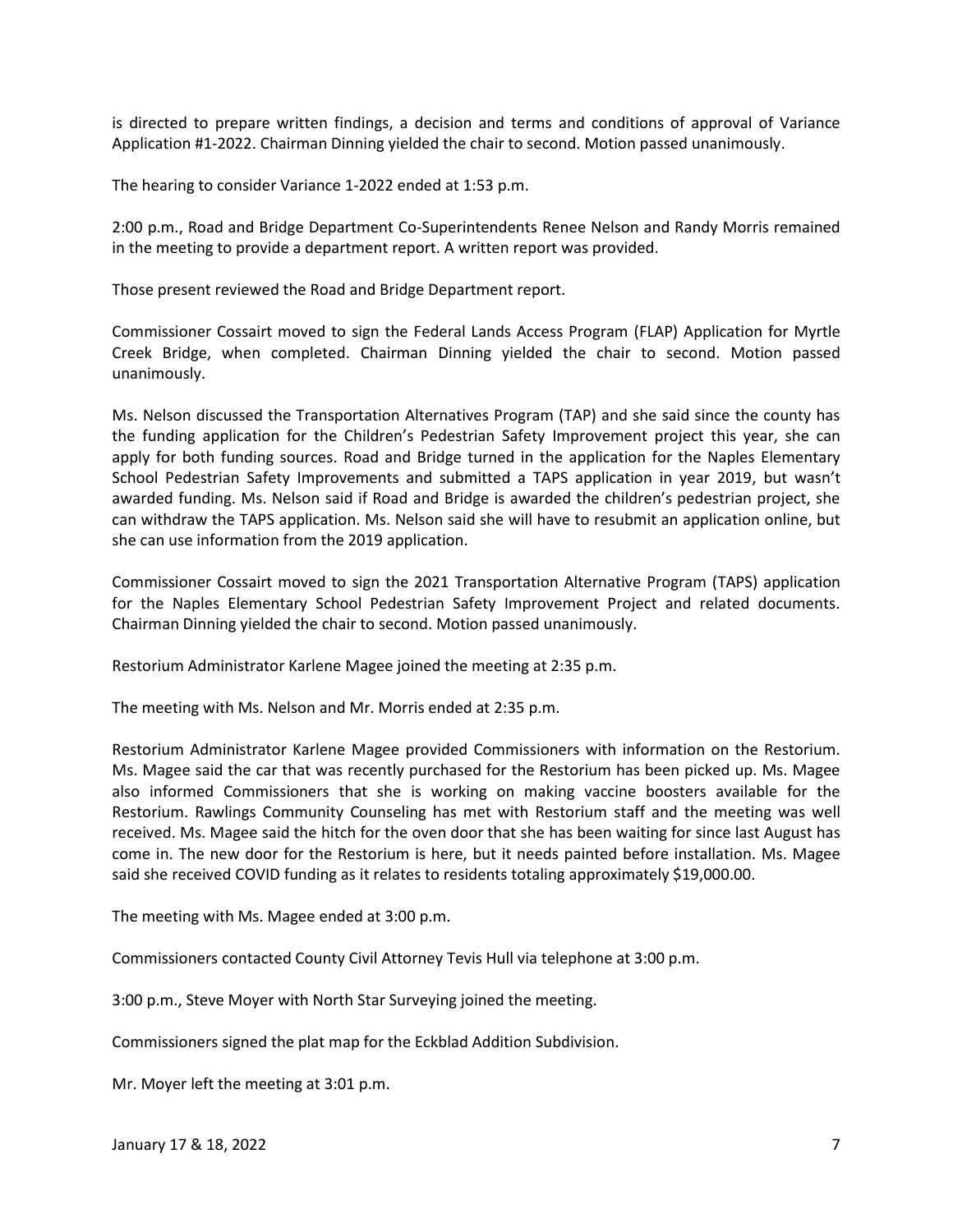Attorney Hull listed various matters he's reviewing, such as the dispute of ownership of Pinnacle Circle and working on the legal description as it pertains to an agreement for parking with Mountain Springs Church.

Commissioner Cossairt moved to adopt Resolution 2022-11. A resolution of Boundary County, Idaho, amending the official comprehensive plan map designations Boundary County Planning & Zoning File #21-0126. Chairman Dinning yielded the chair to second. Motion passed unanimously. Resolution 2022- 11 reads as follows:

### **Boundary County, Idaho Resolution 2022-11**

# A RESOLUTION OF BOUNDARY COUNTY, IDAHO AMENDING THE OFFICIAL COMPREHENSIVE PLAN MAP DESIGNATIONS BOUNDARY COUNTY PLANNING & ZONING FILE #21-0126

WHEREAS, the Boundary County has the authority pursuant to Idaho Code §67-6509 to amend its Comprehensive Plan; and

WHEREAS, Boundary County may initiate a plan map amendment at any time, pursuant to the Idaho Local Land Use Planning Act and local land use law; and

WHEREAS, Boundary County initiated an application to amend the Boundary County Comprehensive Plan Map for twelve (12) parcels as listed herein that were not illustrated on the official map because of deannexations, previous amendments not updated on the map, or mapping omissions due to proximity to water bodies; and

WHEREAS, Boundary County Planning and Zoning Commission conducted a duly noticed public hearing on June 24, 2021 and recommended approval and the Boundary County Board of Commissioners conducted a duly noticed public hearing on August 3, 2021 and approved the request; and

WHEREAS, the request to change the comprehensive plan map, which is based upon the findings and conclusions, is in accord with the Comprehensive Plan criteria of Section 18 of the Boundary County Land Use Ordinance, as evidenced by the Board of Commissioners' decision letter dated August 30, 2021; and

WHEREAS, pursuant to Idaho Code §67-6509 no plan shall be effective unless adopted by resolution of the governing board.

NOW, THEREFORE, BE IT RESOLVED by the Boundary County Board of Commissioners that the Comprehensive Plan map is hereby amended to include the following parcels, their respective owners, and the Comprehensive Plan Map designations, as shown in the "Comprehensive Plan Map Amendment Table" and illustrated in attached Exhibit A:

| Parcel #        | COMF REHENSIVE FLAN MAF AMENDMENT TABLE<br>Owner | <b>Map Designation</b>   |
|-----------------|--------------------------------------------------|--------------------------|
|                 |                                                  |                          |
| RP62N01E243612A | Ty Iverson                                       | Prime Agriculture        |
| RP62N01E260760A | <b>Russell Day</b>                               | Residential              |
| RP62N02E153160A | <b>Russell Maas</b>                              | Residential              |
| RP63N01E314360A | Tungsten Holdings, Inc.                          | <b>Rural Residential</b> |
| RP63N01E314960A | Tungsten Holdings, Inc.                          | <b>Rural Residential</b> |
| RP64N01W241350A | William Reid                                     | Prime Agriculture        |
| RP62N02E303150A | LMJPNP, LLC                                      | Prime Agriculture        |
| RP62N02E214210A | Kirk Youngers                                    | Agriculture/Forestry     |
| RP62N01E267201A | Ron & Leanne Sukenik                             | Residential              |
| RP62N01E267600A | Jordan Revocable Trust                           | Residential              |
| RP62N01E267800A | Gagnier-Anderson Living Trust                    | Residential              |
| RP62N01E267900A | Gagnier-Anderson Living Trust                    | Residential              |

**COMPREHENSIVE PLAN MAP AMENDMENT TABLE**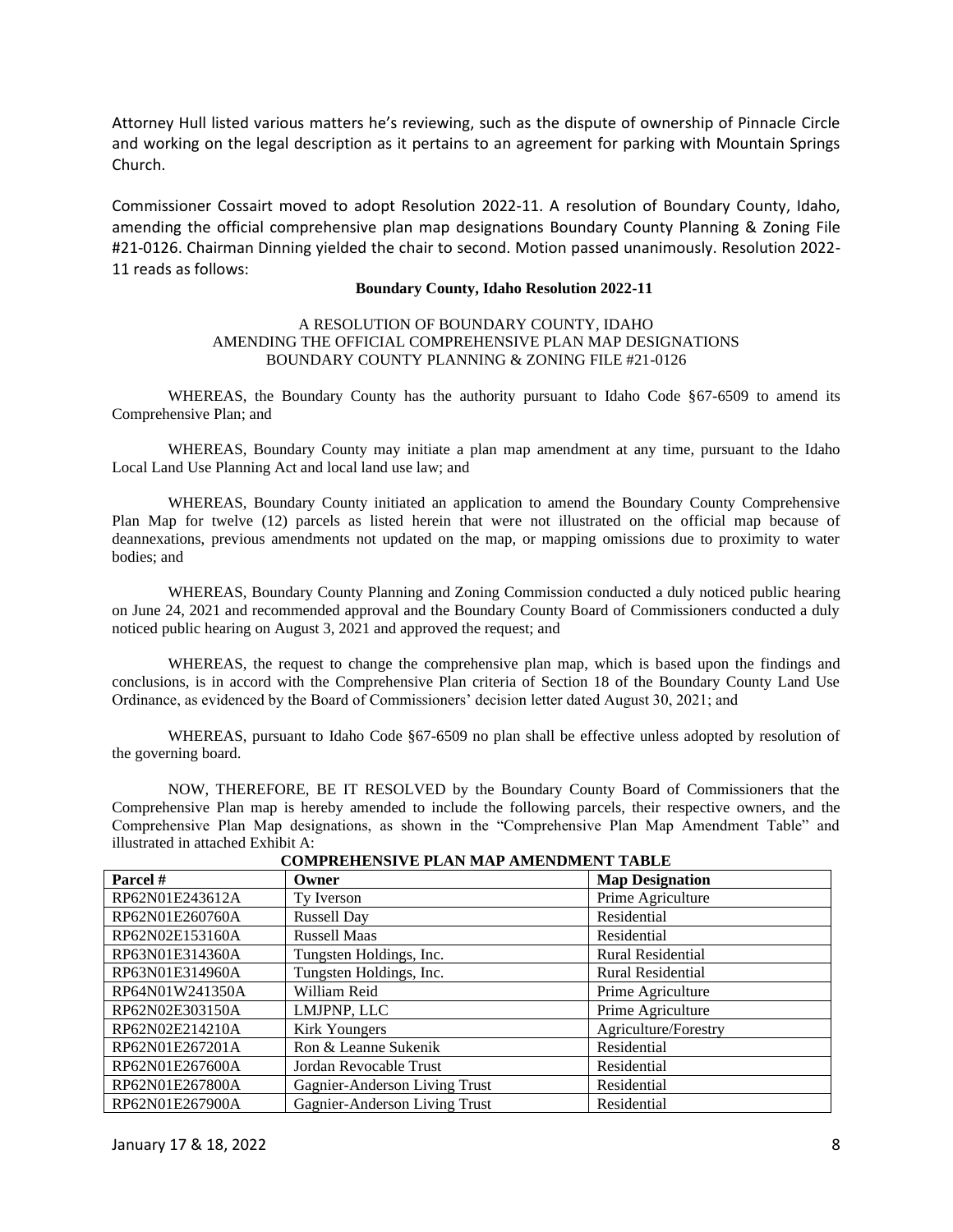Done this 18<sup>th</sup> day of January, 2022.

BOUNDARY COUNTY BOARD OF COMMISSIONERS s/\_\_\_\_\_\_\_\_\_\_\_\_\_\_\_\_\_\_\_\_\_\_\_ Dan Dinning, Chairman s/\_\_\_\_\_\_\_\_\_\_\_\_\_\_\_\_\_\_\_\_\_\_\_ Wally Cossairt, Commissioner Absent\_\_\_\_\_\_\_\_\_\_\_\_\_\_\_\_\_\_ Tim Bertling, Commissioner

ATTEST:

 $s/$  01/18/2022

Glenda Poston Date Clerk of the Board of County Commissioners Recorded as instrument #290037 Clerk's Note: Please see the original resolution for the complete document

Commissioner Cossairt moved to adopt Ordinance 2022-1. An Ordinance for Boundary County Planning & Zoning File #21-0126, Official Zoning Map Amendments. Chairman Dinning yielded the chair to second. Commissioners voted as follows: Chairman Dinning "aye" and Commissioner Cossairt "aye". Motion passed unanimously. Ordinance 2022-1 reads as follows:

# **BOUNDARY COUNTY, IDAHO ORDINANCE NO. 2022-1 BOUNDARY COUNTY PLANNING & ZONING FILE# 21-0126 OFFICIAL ZONING MAP AMENDMENTS**

## AN ORDINANCE OF BOUNDARY COUNTY, IDAHO, AMENDING THE BOUNDARY COUNTY OFFICIAL ZONING MAP (BOUNDARY COUNTY ZONE DISTRICT MAP) BY PROVIDING ZONING DESIGNATIONS FOR TWELVE PARCELS OF LAND AND PROVIDING SEVERABILITY AND AN EFFECTIVE DATE.

WHEREAS, Idaho Code §67-6511 and Boundary County land use codes provide the procedures and authority for the county to amend its zoning map; and

WHEREAS, Boundary County initiated an application to amend the Boundary County Official Zoning Map (Boundary County Zone District Map) for twelve (12) parcels as listed below that were not illustrated on the official map because of deannexations from incorporated cities, previously approved zone changes not yet mapped, or mapping omissions due to proximity to water bodies; and

WHEREAS, Boundary County Planning and Zoning Commission and the Boundary County Board of Commissioners held duly noticed public hearings on June 24, 2021, and August 3, 2021, respectively, at which interested persons had the right to be heard per Idaho Code §65-6509; and

WHEREAS, pursuant to Idaho Code §67-6511 and 67-6509, the request to amend the official zoning map was evaluated to determine the extent and nature of the amendment request with particular consideration given to the effects of delivery of and provisions for public services; and

WHEREAS, As required by Idaho Code §67-6511, the governing board has analyzed the proposed changes to the zoning map to ensure that they are not in conflict with the policies of the adopted comprehensive plan; and

WHEREAS, Boundary County Board of County Commissioners has approved a resolution to change the Comprehensive Plan Map land use designations to ensure the zoning is in accord with adopted county land use policies; and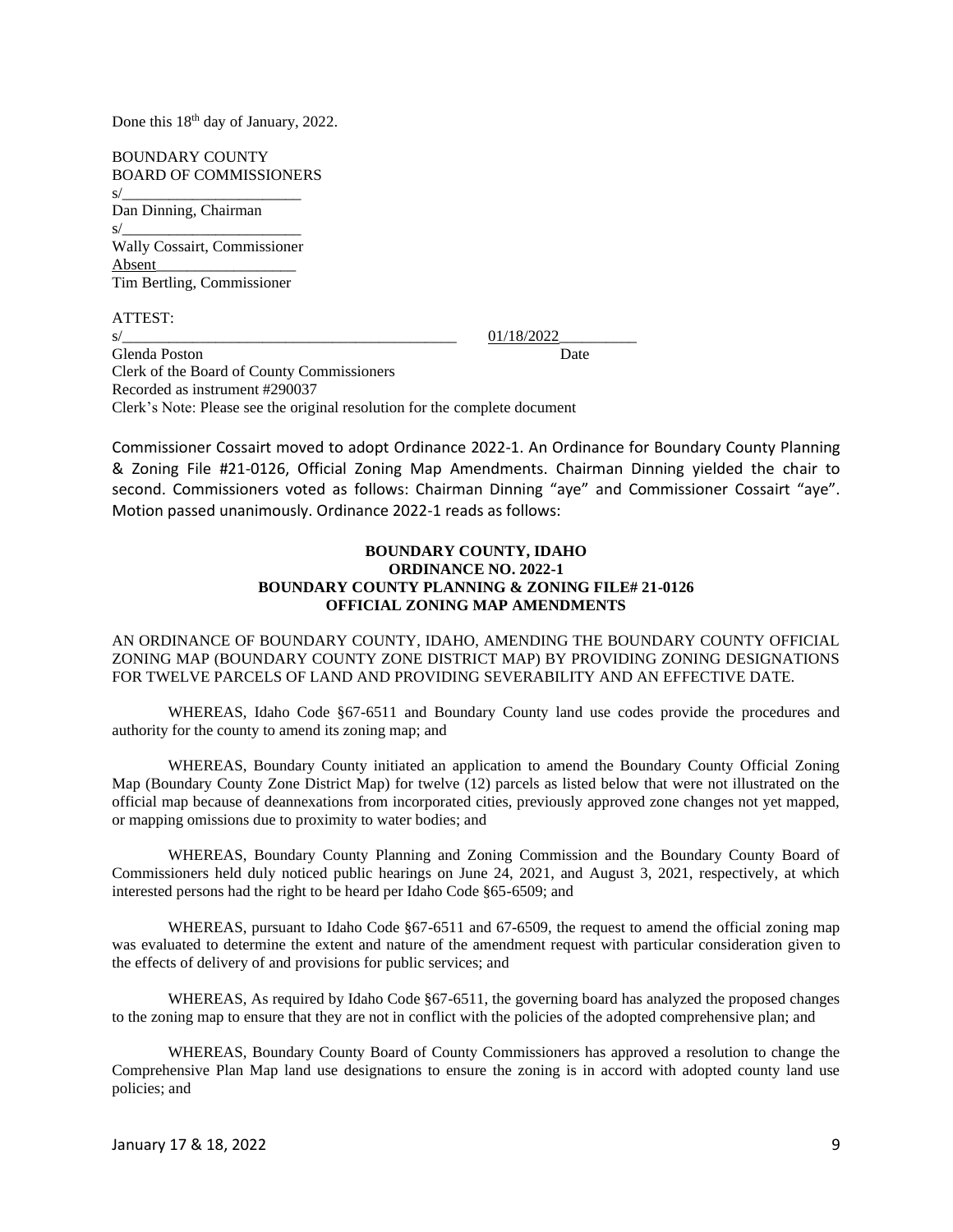WHEREAS, the request to amend the official zoning map was approved by the Boundary County Board of Commissioners following the public hearing, as evidenced by the Board of Commissioners' decision letter dated August 30, 2021.

# NOW THEREFORE,

Be it ordained by the Board of County Commissioners of Boundary County, Idaho that the following ordinance is hereby adopted, as follows:

## **Section 1. Adoption of Ordinance:**

The Boundary County Official Zoning Map (Boundary County Zone District Map) is hereby amended to zone the following parcels, listed by parcel number, ownership, and zoning assignment:

| Parcel #        | Owner                                | Zoning                   |
|-----------------|--------------------------------------|--------------------------|
| RP62N01E243612A | Ty Iverson                           | Prime Agriculture        |
| RP62N01E260760A | <b>Russell Day</b>                   | Residential              |
| RP62N02E153160A | <b>Russell Maas</b>                  | Residential              |
| RP63N01E314360A | Tungsten Holdings, Inc.              | <b>Rural Residential</b> |
| RP63N01E314960A | Tungsten Holdings, Inc.              | <b>Rural Residential</b> |
| RP64N01W241350A | William Reid                         | Prime Agriculture        |
| RP62N02E303150A | LMJPNP, LLC                          | Prime Agriculture        |
| RP62N02E214210A | Kirk Youngers                        | Agriculture/Forestry     |
| RP62N01E267201A | Ron & Leanne Sukenik                 | Residential              |
| RP62N01E267600A | Jordan Revocable Trust               | Residential              |
| RP62N01E267800A | Gagnier-Anderson Living Trust        | Residential              |
| RP62N01E267900A | <b>Gagnier-Anderson Living Trust</b> | Residential              |

## **Section 2. Severability**:

The sections of this ordinance are severable. The invalidity of a section shall not affect the validity of the remaining sections.

# **Section 3. Effective Date:**

This ordinance shall be in full force and effect upon the passage and publication of the ordinance or ordinance summary in one (1) issue of the official newspaper for Boundary County, in accordance with the Idaho State Code. This ordinance duly enacted as an ordinance of Boundary County, Idaho on this 18<sup>th</sup> day of January, 2022, upon the following roll call vote:

## **ROLL CALL:**

| <b>Commissioner Dinning</b>  |  |
|------------------------------|--|
| <b>Commissioner Cossairt</b> |  |
| <b>Commissioner Bertling</b> |  |

# **APPROVAL OF ORDINANCE SUMMARY**

Publication of the ordinance by summary in the official newspaper is hereby approved by the Boundary County Commissioners on this  $18<sup>th</sup>$  day of January, 2022, upon the following roll call vote:

### **ROLL CALL:**

Commissioner Dinning Commissioner Cossairt Commissioner Bertling

ATTEST:

|  | v | ۹ |  |
|--|---|---|--|

Glenda Poston Date Clerk of the Board of County Commissioners Recorded as instrument #290038

s/\_\_\_\_\_\_\_\_\_\_\_\_\_\_\_\_\_\_\_\_\_\_\_\_ \_01/18/2022\_\_\_\_\_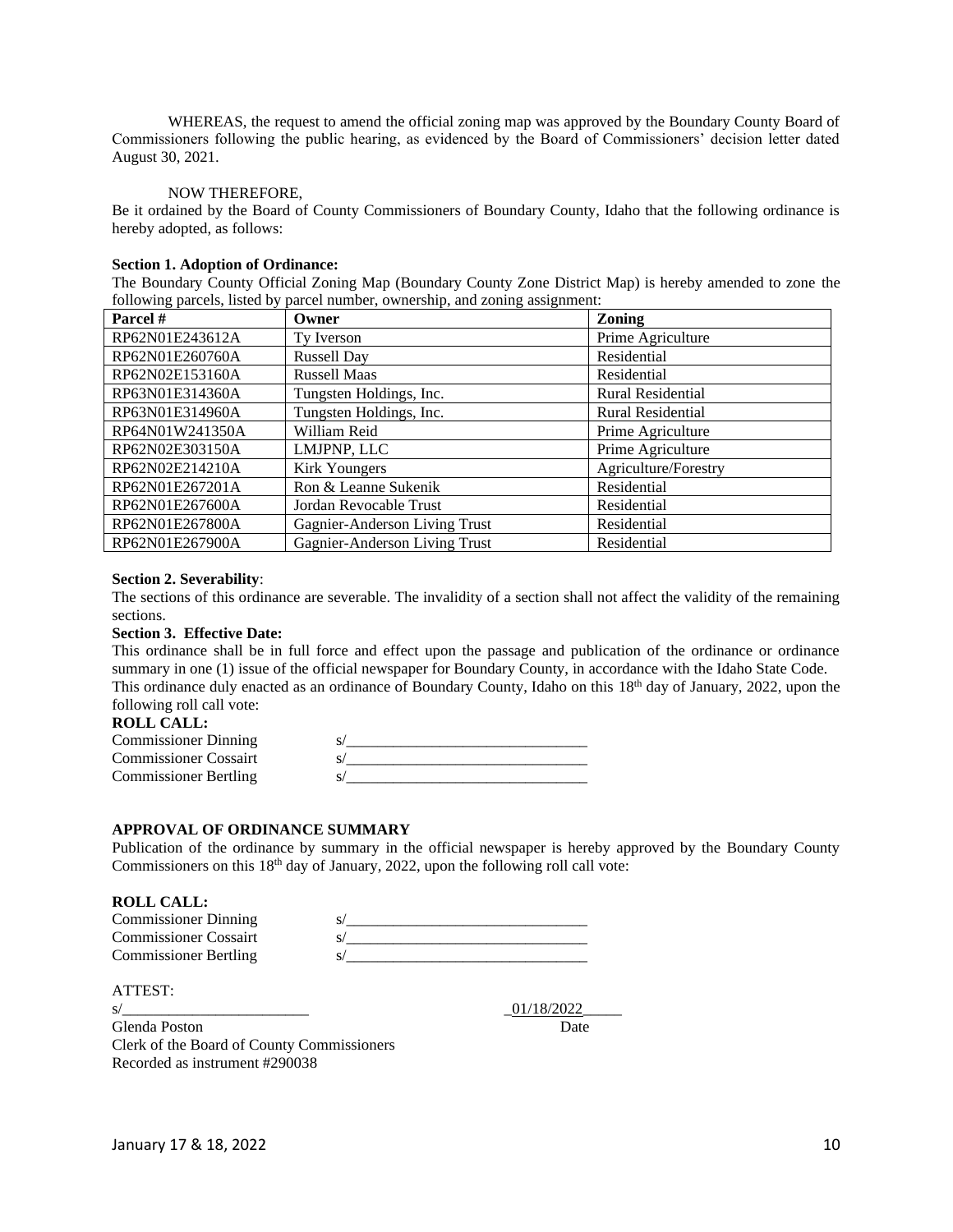Commissioner Cossairt moved to approve the Summary of Ordinance 2022-1 for publication. Chairman Dinning yielded the chair to second. Motion passed unanimously.

Commissioner Cossairt moved to adopt Resolution 2022-12. A resolution of Boundary County, Idaho, amending the official comprehensive plan map designation from agriculture/forestry to rural residential for Michael and Laurie Naumann, Planning Department File #21-0132. Chairman Dinning yielded the chair to second. Motion passed unanimously. Resolution 2022-12 reads as follows:

### **Boundary County, Idaho Resolution 2022-12**

# A RESOLUTION OF BOUNDARY COUNTY, IDAHO AMENDING THE OFFICIAL COMPREHENSIVE PLAN MAP DESIGNATION FROM AGRICULTURE/FORESTRY TO RURAL RESIDENTIAL MICHAEL AND LAURIE NAUMANN PLANNING DEPARTMENT FILE#21-0132

WHEREAS, the Boundary County has the authority pursuant to Idaho Code §67-6509 to amend its Comprehensive Plan; and

WHEREAS, any person may petition the governing board for a plan amendment at any time, pursuant to the Idaho Local Land Use Planning Act and local land use law; and

WHEREAS, Michael and Laurie Naumann submitted an application to amend the Boundary County Comprehensive Plan Map land use designation from Agricultural/Forestry to Rural Residential for an approximately 6-acre portion of a 40-acre parcel known as RP61N01E222411A, located in Section 22, Township 61 North, Range 1 East, B.M.; and

WHEREAS, Boundary County Planning and Zoning Commission conducted a duly noticed public hearing on June 24, 2021, and recommended approval and the Boundary County Board of Commissioners conducted a duly noticed public hearing on August 3, 2021, and approved the request; and

WHEREAS, the request to change the comprehensive plan map, which is based upon the findings and conclusions, is in accord with the Comprehensive Plan criteria of Section 18 of the Boundary County Land Use Ordinance, as evidenced by the Board of Commissioners' decision letter dated August 30, 2021; and

WHEREAS, pursuant to Idaho Code §67-6509, no plan shall be effective unless adopted by resolution by the governing board;

NOW, THEREFORE, BE IT RESOLVED by the Boundary County Board of Commissioners that the Comprehensive Plan map is hereby amended to change the land use designation from Agricultural/Forestry to Rural Residential for an approximately 6-acre portion of 40-acre parcel described as follows:

A tract of land situated in the Northeast Quarter of the Northwest Quarter (NE1/4 NW1/4) of Section 22, Township 61 North, Range 1 East of the Boise Meridian, Boundary County, Idaho; more particularly described as follows: Beginning at the northeast corner of said NE1/4 NW1/4, which is marked on the ground by a Brass Cap on an iron pipe stamped RLS 882; thence, along the east line of the NE1/4 NW1/4, S 00°39'06" W, 659.82 feet to a 5/8" rebar and plastic cap stamped PLS 3628; thence leaving said east line and parallel to the north line of the NE1/4 NW1/4, N 89°06'45" W, 396.84 feet to a 5/8" rebar and plastic cap stamped PLS 3628; thence N 00°30'50" E, 659.83 feet to the intersection with the north line of the NE1/4 NW1/4; thence, along said north line S 89 $\degree$ 06'45" E, 398.43 feet to the point of beginning.

Done this 18<sup>th</sup> day of January, 2022.

BOUNDARY COUNTY BOARD OF COMMISSIONERS

January 17 & 18, 2022 11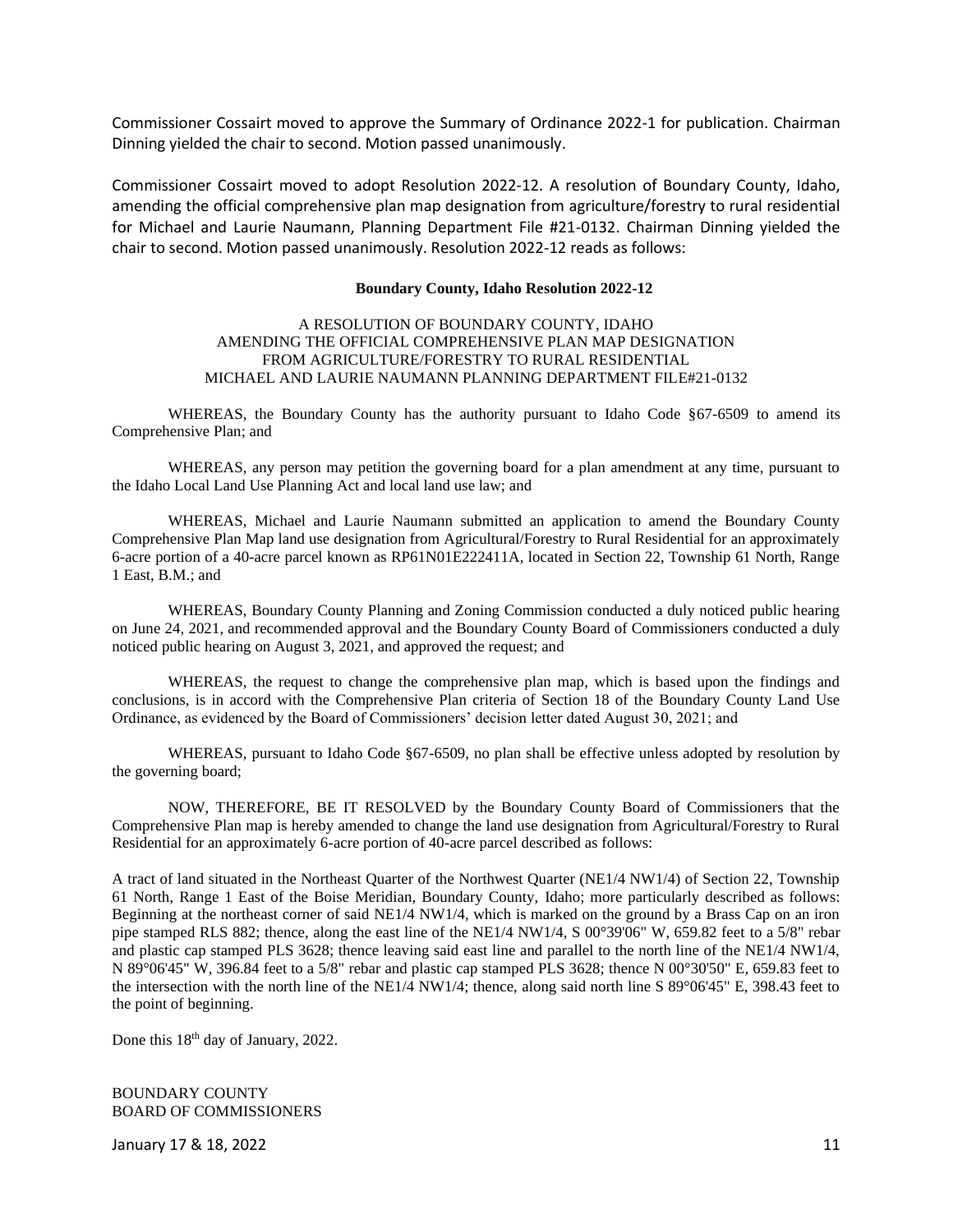s/\_\_\_\_\_\_\_\_\_\_\_\_\_\_\_\_\_\_\_\_\_\_ Dan Dinning, Chairman s/\_\_\_\_\_\_\_\_\_\_\_\_\_\_\_\_\_\_\_\_\_\_ Wally Cossairt, Commissioner s/\_\_\_\_\_\_\_\_\_\_\_\_\_\_\_\_\_\_\_\_\_\_ Tim Bertling, Commissioner

ATTEST: s/ 01/18/2022 Glenda Poston Date Clerk of the Board of County Commissioners Recorded as instrument #290039

Commissioner Cossairt moved to adopt Ordinance 2022-2. An ordinance for Boundary County Planning & Zoning File #21-0132, Naumann zone change from agriculture/forestry to rural residential. Chairman Dinning yielded the chair to second. Commissioners voted as follows: Chairman Dinning "aye" and Commissioner Cossairt "aye". Motion passed unanimously. Ordinance 2022-2 reads as follows:

## **BOUNDARY COUNTY, IDAHO ORDINANCE NO. 2022-2 BOUNDARY COUNTY PLANNING & ZONING FILE #21-0132 NAUMANN ZONE CHANGE AGRICULTURE/FORESTRY TO RURAL RESIDENTIAL**

AN ORDINANCE OF BOUNDARY COUNTY, IDAHO, AMENDING THE BOUNDARY COUNTY OFFICIAL ZONING MAP (BOUNDARY COUNTY ZONE DISTRICT MAP) BY REZONING A CERTAIN PARCEL OF LAND FROM AGRICULTURE/FORESTRY TO RURAL RESIDENTIAL AND PROVIDING SEVERABILITY AND AN EFFECTIVE DATE.

WHEREAS, Idaho Code §67-6511 and Boundary County land use codes provide the procedures and authority for the county to amend its zoning map; and

WHEREAS, Michael and Laurie Naumann submitted an application to amend the Boundary County Official Zoning Map from Agricultural/Forestry to Rural Residential for an approximately 6-acre portion of a 40 acre parcel known as RP61N01E222411A, located in Section 22, Township 61 North, Range 1 East, B.M.; and

WHEREAS, Boundary County Planning and Zoning Commission and the Boundary County Board of Commissioners held duly noticed public hearings on June 24, 2021, and August 3, 2021, respectively, at which interested persons had the right to be heard per Idaho Code §65-6509; and

WHEREAS, pursuant to Idaho Code §67-6511 and §67-6509, the request to amend the official zoning map was evaluated to determine the extent and nature of the amendment request with particular consideration given to the effects of delivery of and provisions for public services; and

WHEREAS, As required by Idaho Code §67-6511, the governing board has analyzed the proposed change to the zoning map to ensure that it is not in conflict with the policies of the adopted comprehensive plan; and

WHEREAS, Boundary County Board of County Commissioners has approved a resolution to change the Comprehensive Plan Map land use designation from Agricultural/Forestry to Rural Residential for the subject parcel; and

WHEREAS, the request to amend the official zoning map was approved by the Boundary County Board of Commissioners following the public hearing, as evidenced by the Board of Commissioners' decision letter dated August 30, 2021.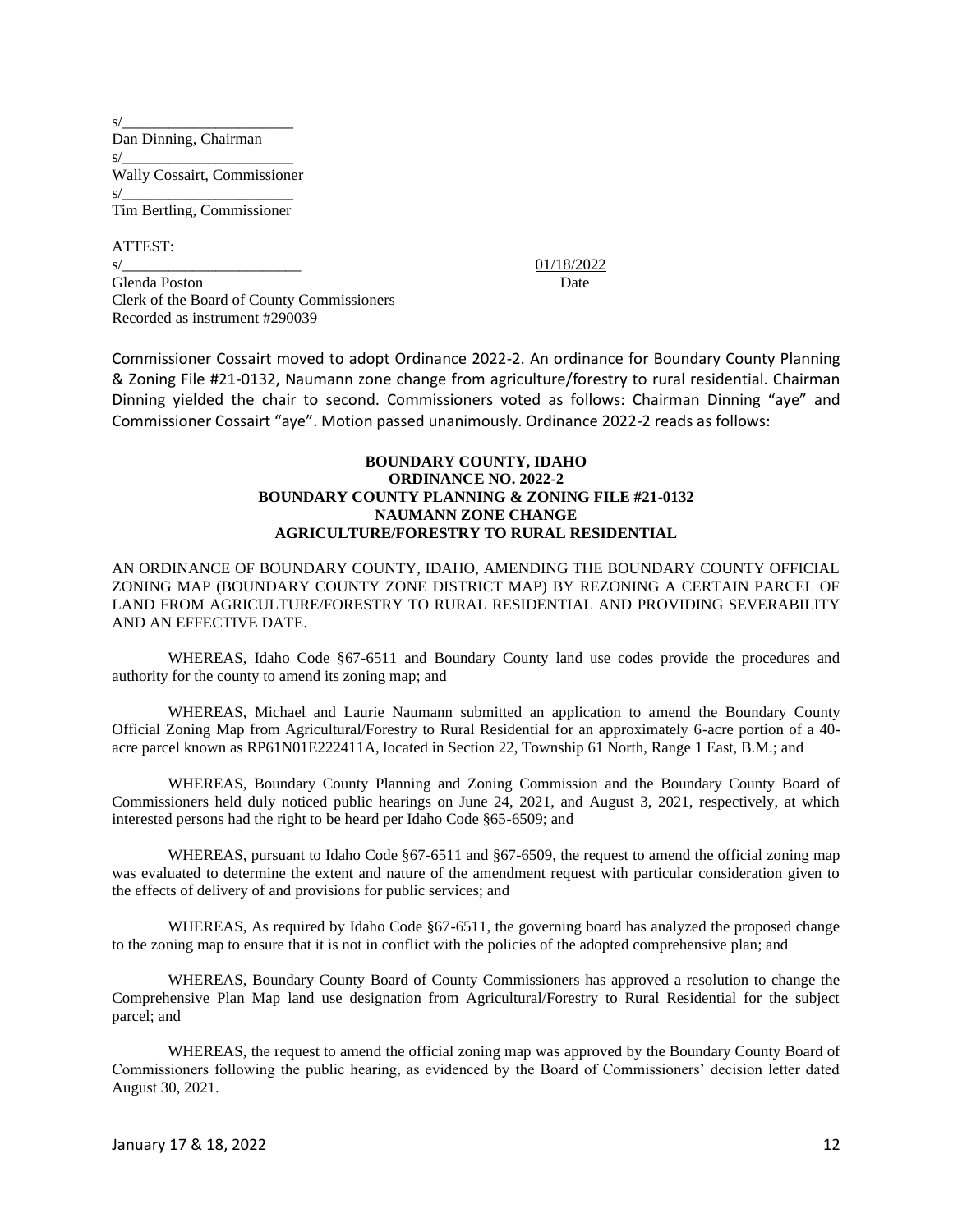### NOW THEREFORE,

Be it ordained by the Board of County Commissioners of Boundary County, Idaho that the following ordinance is hereby adopted, as follows:

### **Section 1. Adoption of Ordinance:**

The Boundary County Official Zoning Map (Boundary County Zone District Map) is hereby amended to rezone from Agricultural/Forestry to Rural Residential an approximately 6-acre portion of a 40-acre parcel described as follows:

A tract of land situated in the Northeast Quarter of the Northwest Quarter (NE1/4 NW1/4) of Section 22, Township 61 North, Range 1 East of the Boise Meridian, Boundary County, Idaho; more particularly described as follows: Beginning at the northeast corner of said NE1/4 NW1/4, which is marked on the ground by a brass cap on an iron pipe stamped RLS 882; thence, along the east line of the NE1/4 NW1/4, S 00°39'06" W, 659.82 feet to a 5/8" rebar and plastic cap stamped PLS 3628; thence leaving said east line and parallel to the north line of the NE1/4 NW1/4, N 89°06'45" W, 396.84 feet to a 5/8" rebar and plastic cap stamped PLS 3628; thence N 00°30'50" E, 659.83 feet to the intersection with the north line of the NE1/4 NW1/4; thence, along said north line S 89°06'45" E, 398.43 feet to the point of beginning.

### **Section 2. Severability**:

The sections of this ordinance are severable. The invalidity of a section shall not affect the validity of the remaining sections.

### **Section 3. Effective Date:**

This ordinance shall be in full force and effect upon the passage and publication of the ordinance or ordinance summary in one (1) issue of the official newspaper for Boundary County, in accordance with the Idaho Code. This ordinance duly enacted as an ordinance of Boundary County, Idaho on this 18<sup>th</sup> day of January, 2022, upon the following roll call vote:

#### **ROLL CALL:**

| <b>Commissioner Dinning</b>  |  |
|------------------------------|--|
| <b>Commissioner Cossairt</b> |  |
| <b>Commissioner Bertling</b> |  |

# **APPROVAL OF ORDINANCE SUMMARY**

Publication of the ordinance by summary in the official newspaper is hereby approved by the Boundary County Commissioners on this 18<sup>th</sup> day of January, 2022, upon the following roll call vote:

# **ROLL CALL:**

Commissioner Dinning Commissioner Cossairt s/\_\_\_\_\_\_\_\_\_\_\_\_\_\_\_\_\_\_\_\_\_\_\_\_\_\_\_\_\_\_\_ Commissioner Bertling s/

ATTEST:

s/ 01/18/2022

Glenda Poston Date Clerk of the Board of County Commissioners Recorded as instrument #290040

Commissioner Cossairt moved to approve the Summary of Ordinance 2022-02 for publication. Chairman Dinning yielded the chair to second. Motion passed unanimously.

Clerk Poston discussed public defender matters with Attorney Hull.

The call to Attorney Hull ended at 3:30 p.m.